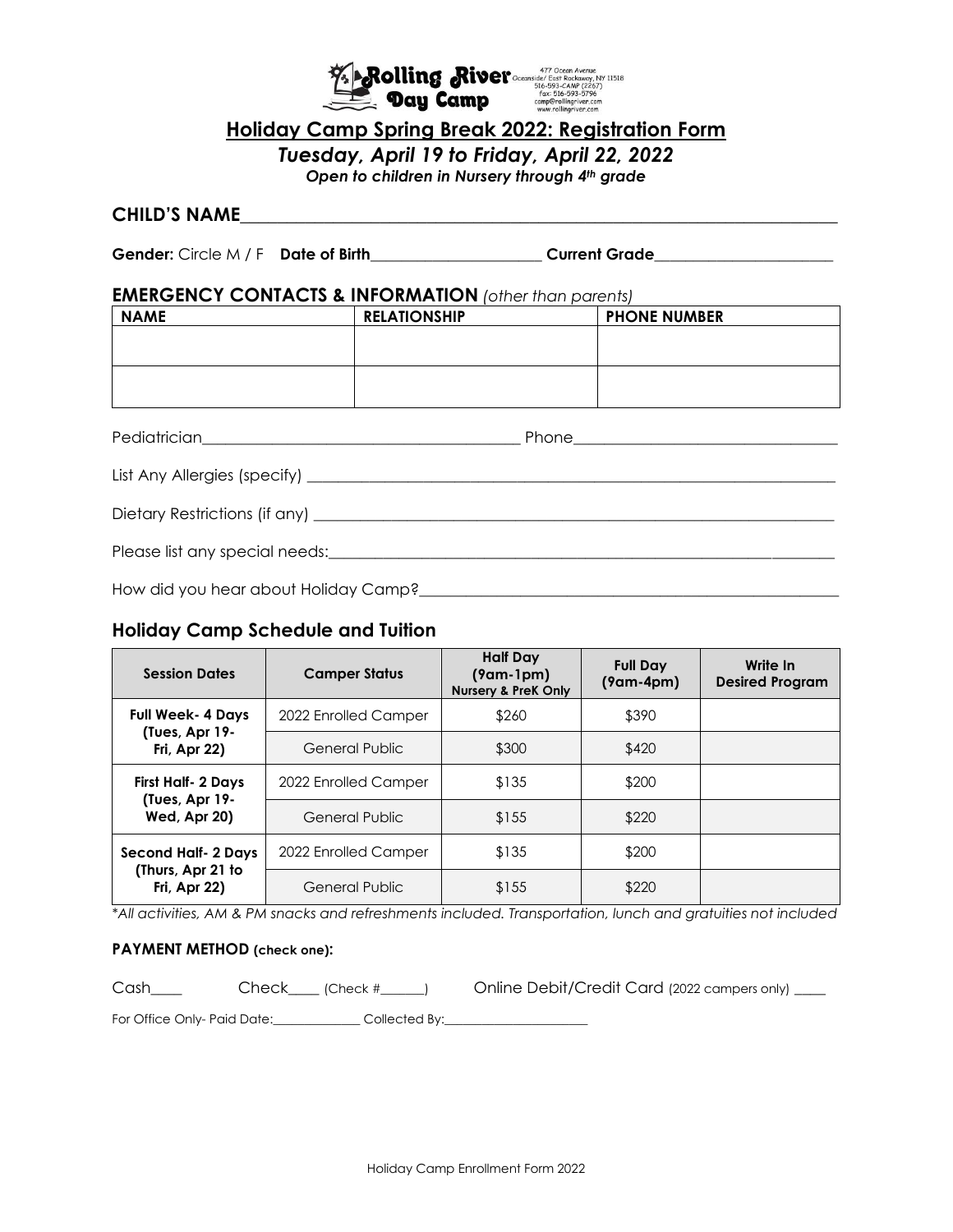

# **Holiday Camp Spring Break 2022: Registration Form** *Tuesday, April 19 to Friday, April 22, 2022*

### **CHILD'S NAME**\_\_\_\_\_\_\_\_\_\_\_\_\_\_\_\_\_\_\_\_\_\_\_\_\_\_\_\_\_\_\_\_\_\_\_\_\_\_\_\_\_\_\_\_\_\_\_\_\_\_\_\_\_\_\_\_\_\_\_\_\_\_\_\_\_\_\_\_\_\_\_\_\_

## **Is Your Child Enrolled for Camp 2022? Circle Y / N**

**Only Complete this Section if your Child is NOT Enrolled for Summer Camp:**

| Parent 1 Name: 2008 2010 12:00 12:00 12:00 12:00 12:00 12:00 12:00 12:00 12:00 12:00 12:00 12:00 12:00 12:00 1                                                                                                                 | Cell                                                       |      |
|--------------------------------------------------------------------------------------------------------------------------------------------------------------------------------------------------------------------------------|------------------------------------------------------------|------|
| Parent 2 Name: Name and Separate and Separate and Separate and Separate and Separate and Separate and Separate and Separate and Separate and Separate and Separate and Separate and Separate and Separate and Separate and Sep | Cell<br><u> 1980 - John Stone, Amerikaansk politiker (</u> |      |
| Contact Email: <u>Contact Email:</u>                                                                                                                                                                                           |                                                            |      |
| Address:                                                                                                                                                                                                                       | Town:                                                      | Zip: |

In order for camp groups to be consistent, Holiday Camp days must be consecutive. Select either the full week, first 2 days or second 2 days. To prevent mixing groups, Rolling River will not offer after camp. We will offer a babysitter list if you need extended care past 4:00pm. Campers and staff must wear masks indoors in close proximity (Nursery and PreK campers masks are optional). Rolling River will follow similar safety protocols to the summer day camp program including additional cleaning, outdoor activities whenever possible, etc.

#### **OTHER IMPORTANT INFORMATION—PLEASE READ CAREFULLY**

1. The signator authorizes Rolling River Day School & Camp Inc. (heretofore known as "RRDC") to administer prescribed medications, to obtain through a physician, licensed nurse or other emergency personnel of its choice, such medical care and/or first aid as is necessary for welfare of the child if any injury or illness occurs at Rolling River.

2. RRDC reserves the right to dismiss any child whose conduct or behavior, in the opinion of RRDC, is harmful to the best interests of RRDC with no refund of tuition upon dismissal from the program.

3. The signator permits RRDC to publish individual or group pictures and written or verbal testimonials for publicity, display, program brochure, website, internet, advertising or camp video/DVD promotions.

4. The signator and child agree to adhere to all of the policies, rules and regulations as reviewed by Holiday Camp staff upon arrival. No digital cameras or cell phones may be used on camp grounds by the children. A child that brings a cell phone will have the phone stored in the office for the day.

5. All medications must go to RRDC administrator. Possession of or the unlawful use of non-medically prescribed drugs or alcoholic beverages or the possession of weapons shall be reason for immediate dismissal of child with no refund of tuition. Directors will also contact the appropriate law enforcement agencies.

6. No refunds for any reason (i.e. absences, withdrawals, changes, terminations) will be made. Entire tuition must be paid at time of enrollment.

7. Rolling River Day Camp is licensed by the NYS Department of Health and is inspected twice yearly. Copies of the inspections are kept on file at the Nassau County Department of Health, 106 Charles Lindbergh Blvd. Uniondale, NY 11553 . ROLLING RIVER IS A MEMBER OF AND ACCREDITED BY THE AMERICAN CAMP ASSOCIATION.

**FULL PAYMENT IS DUE AT TIME OF ENROLLMENT. IF ROLLING RIVER DECIDES NOT TO HOLD HOLIDAY CAMP DUE TO INCREASED COVID19 NUMBERS, FAMILIES WILL RECEIVE A FULL REFUND. IF ROLLING RIVER HOSTS HOLIDAY CAMP AND A CAMPER WITHDRAWS, THERE WILL BE NO REFUNDS AFTER FRIDAY, APRIL 8, 2022. THERE ARE NO REFUNDS FOR SICK DAYS. AFTER APRIL 5, 2022, PAYMENT IS CASH ONLY. THIS CONTRACT CANNOT BE ALTERED OR CHANGED IN ANY WAY BY THE SIGNING FAMILY. I UNDERSTAND AND WILL ABIDE BY ALL OF THE RULES OF THIS CONTRACT.** 

#### **Parent Name:**\_\_\_\_\_\_\_\_\_\_\_\_\_\_\_\_\_\_\_\_\_\_\_\_\_\_\_\_\_\_\_\_\_\_\_\_\_\_\_\_\_\_\_\_\_\_\_\_\_\_\_\_\_\_\_\_\_\_\_\_\_\_\_\_\_\_\_\_\_\_\_\_\_\_\_\_\_\_\_\_

#### **Parent/Guardian Signature:** \_\_\_\_\_\_\_\_\_\_\_\_\_\_\_\_\_\_\_\_\_\_\_\_\_\_\_\_\_\_\_\_\_\_\_\_\_\_\_\_\_\_\_\_\_\_**\_Date** \_\_\_\_\_\_\_\_\_\_\_\_

*(Parent/guardian signing contract has full authority to do so and will be responsible for payment of all fees)*

*\*Please sign the COVID19 Participation Waiver on the next page*